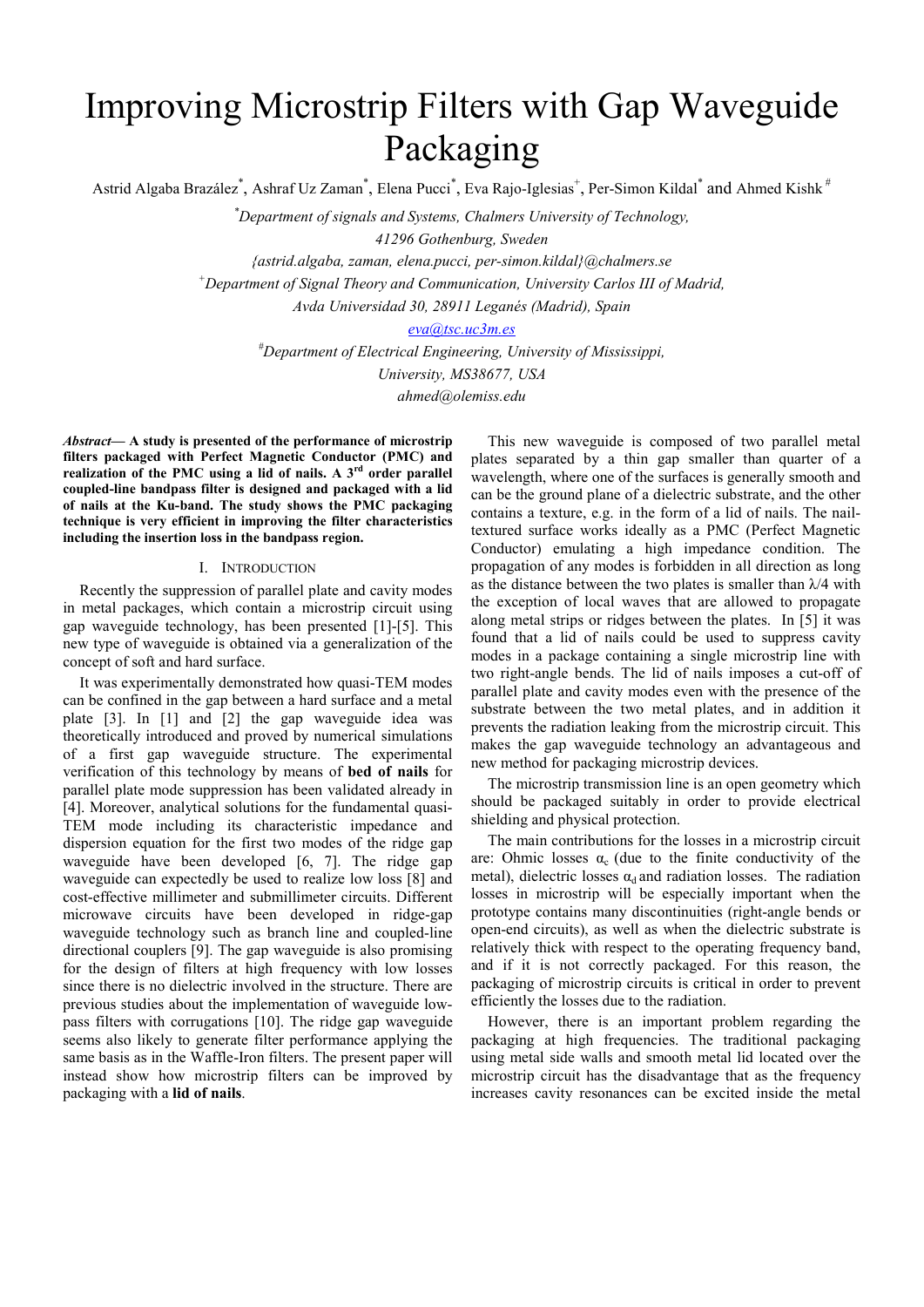box that degrade the performance of the device completely. Therefore, the gap waveguide technology has been proposed as a new kind of packaging since it can remove the cavity modes and stop the radiation from the circuit.

The objective of this work is to demonstrate the usefulness of the new gap waveguide for packaging of real passive microstrip devices. To this aim, a microstrip filter has been designed and packaged with the lid of nails and compared with three other packaging situations.

Microstrip filters are widely applied for RF/Microwave applications. They are especially important in wireless communication systems where it is necessary to suppress undesired signals induced by typical non- linear components like mixers or amplifiers. The introduction of filters is crucial in both transmitter and receiver stages in order to separate frequency components or suppressing signals that are considered noise for the system.

## II. MICROSTRIP FILTER DESIGN

A 3rd order microstrip parallel coupled-line bandpass filter has been chosen to work at a center frequency of  $f_0 = 15$  GHz. This center frequency guarantees that the filter will work within the cut-off bandwidth of those pin and gap dimensions that have been used in previous. The filter is specified to produce Chebyshev response with 0.5 dB ripple. The fractional bandwidth of the filter is established to be 10%. The substrate employed is Rogers TMM 4. Its relative dielectric constant is  $\varepsilon_r = 4.5$  thickness t = 0.8 mm and loss tangent tan $\delta$  $= 0.002.$ 

A parallel coupled-line filter is composed of several coupling sections depending on the order of the filter. Since our filter is 3rd order, we will have four resonator stages. The length of each one is quarter wavelength at the center frequency  $f_0$ , and it is finished by an open-end circuit. This topology was chosen because many discontinuities are present, so that we can expect cavity modes to be easily excited. We want to demonstrate that the lid of nails suppresses these resonances, and removes the associated radiation losses for the open non-packaged case.



Fig. 1: Unpackaged  $3<sup>rd</sup>$  order parallel coupled-line microstrip filter

Figure 1 shows the microstrip filter with the different coupled-line sections. Input and output 50  $\Omega$  lines are also included to provide feeding to the circuit.

The microstrip filter is firstly analysed by following the equations available in [7-9] in order to calculate the even and odd impedances of each coupled-line stage. Taking these impedance values and using any kind of software with available transmission line calculator tool (Agilent Design System or Ansoft Designer) it is easy to get the physical dimensions of each line section of the filter (width, separation between coupled-lines and length).

#### III. PACKAGING A MICROSTRIP FILTER

The microstrip filter explained in the previous section has been analysed for four cases concerning the packaging of the filter: unpackaged or open case, packaged with smooth metal cover, packaged with an ideal PMC lid, and packaged with lid of nails.

The unpackaged situation is represented by the microstrip filter without any kind of metal lid cover.

The packaging with smooth metal cover and metal sidewalls is the traditional packaging employed to shield microstrip devices. The lid is usually located several times the substrate thickness above the dielectric. In this case we have simulated it with the lid located 5 times the thickness of the substrate above the circuit.

The PMC lid represents the ideal case in which a high impedance boundary surface covers the microstrip circuit creating cut-off of parallel plate modes. This PMC cover is located 1 mm above the filter.

Figure 2 shows the smooth metal lid packaging and the PMC packaging, both including metal sidewalls.



Fig. 2: Smooth metal lid packaging and PMC lid packaging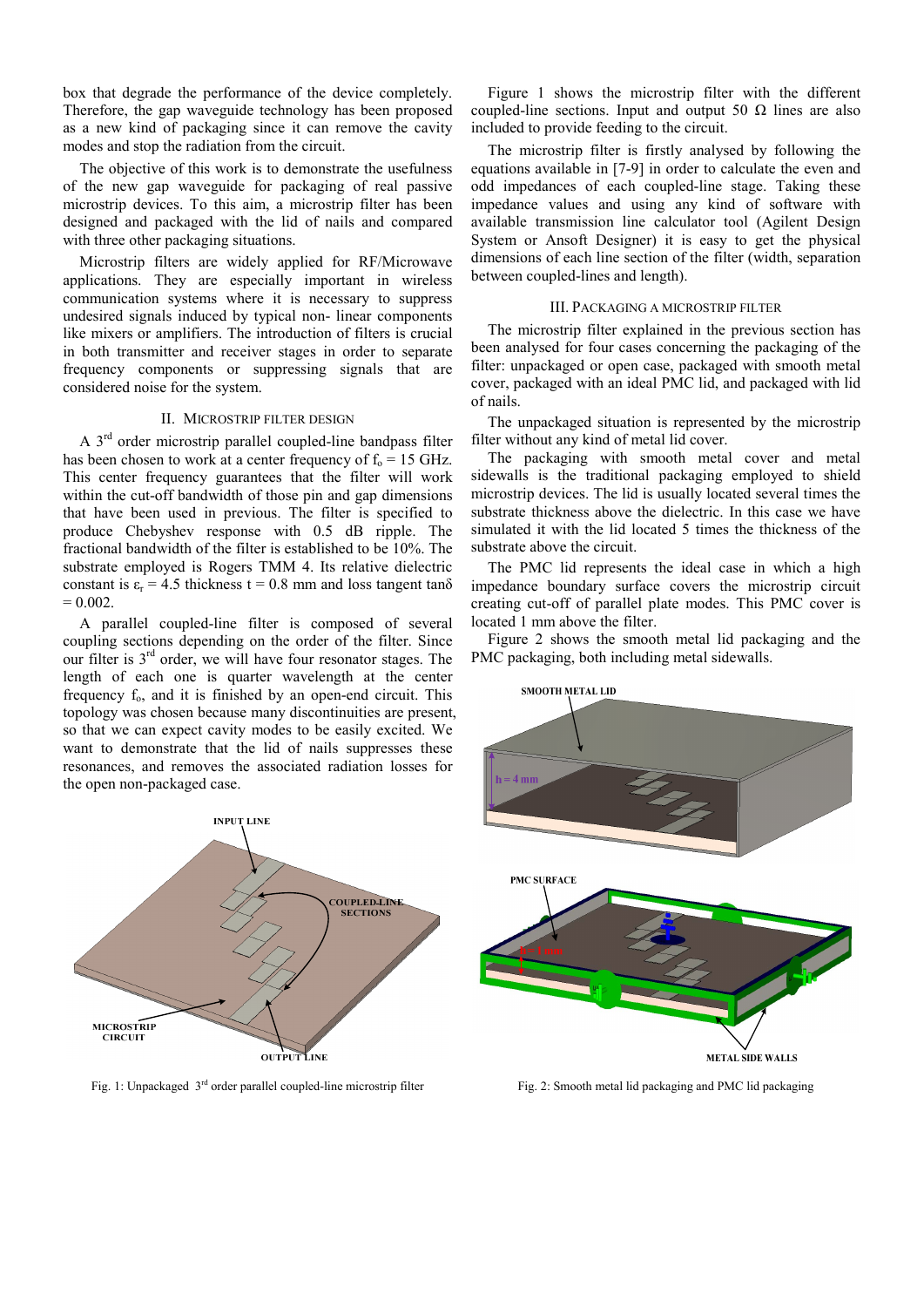The lid of nails should emulate a high impedance boundary and behave as close as possible to the PMC case, but only over a certain operating bandwidth. The proposed geometry for the lid of nails above the microstrip filter is illustrated in figure 3. The dimensions of the packaging box are  $20x19.26x7.2$  mm<sup>3</sup>. The period of the pins in the lid is  $p = 6$ mm, the width of each pin unit is  $a = 1.5$  mm and its height is  $d = 5$  mm (corresponding to  $\lambda$ /4 at 15 GHz). The air gap is h = 1 mm. We choose this value in order to have the same conditions for the PMC packaging and the pin lid packaging.



Fig. 3: Packaging with gap waveguide technology

The front view of the pin geometry with all dimensions is represented in figure 4.



Fig. 4: Front cross-sectional view of the lid of nails

#### IV.SIMULATION RESULTS

In this section the simulations in terms of S parameters of the coupled-line filter are presented. These results are computed for the four different conditions of packaging explained in section III. Figure 5 shows a comparison of the  $S_{21}$  parameters among the four cases.

As we can appreciate in figure 5, when the filter is not packaged the radiation losses are so high that the passband is not clearly defined. If the filter is packaged with a smooth metal cover, a slightly sharper response is obtained compared with the open case, but the passband is not flat and suffer from larger losses. However, when the microstrip circuit is covered with the PMC surface the passband is much more clearly defined as expected with less losses than the other two cases. This response is the closest to the theoretical one since the PMC packaging is the ideal situation. When the filter is packaged with the lid of nails the performance of the filter is in good agreement with the PMC case (and therefore the theoretical result), obtaining a sharper response than with the metal lid and open case, but there is a frequency shift of about 270 MHz.



Fig. 5: Computed S21 parameters

The filter response for the lid of nails case shows some resonance peaks around 11 GHz which level is lower than -23 dB. This is due to the lower frequency limit of the parallelplate stop band caused by the lid of nails. The lid of nails works from 11 GHz to 20 GHz approximately for the parameters that have been chosen for this work. In [11] it was found that by varying the main parameters of the pin lid it is possible to increase or decrease its operating bandwidth.

If the bandpass response is zoomed from 0 to -5dB (see figure 6), it is easy to check the ripple characteristic of the Chebyshev prototypes present when the filter is packaged either with PMC or gap waveguide technology. The insertion losses for the PMC packaging are less than -0.61dB, and with the gap waveguide packaging are less than -0.87 dB.



Fig. 6: Bandpass response zoomed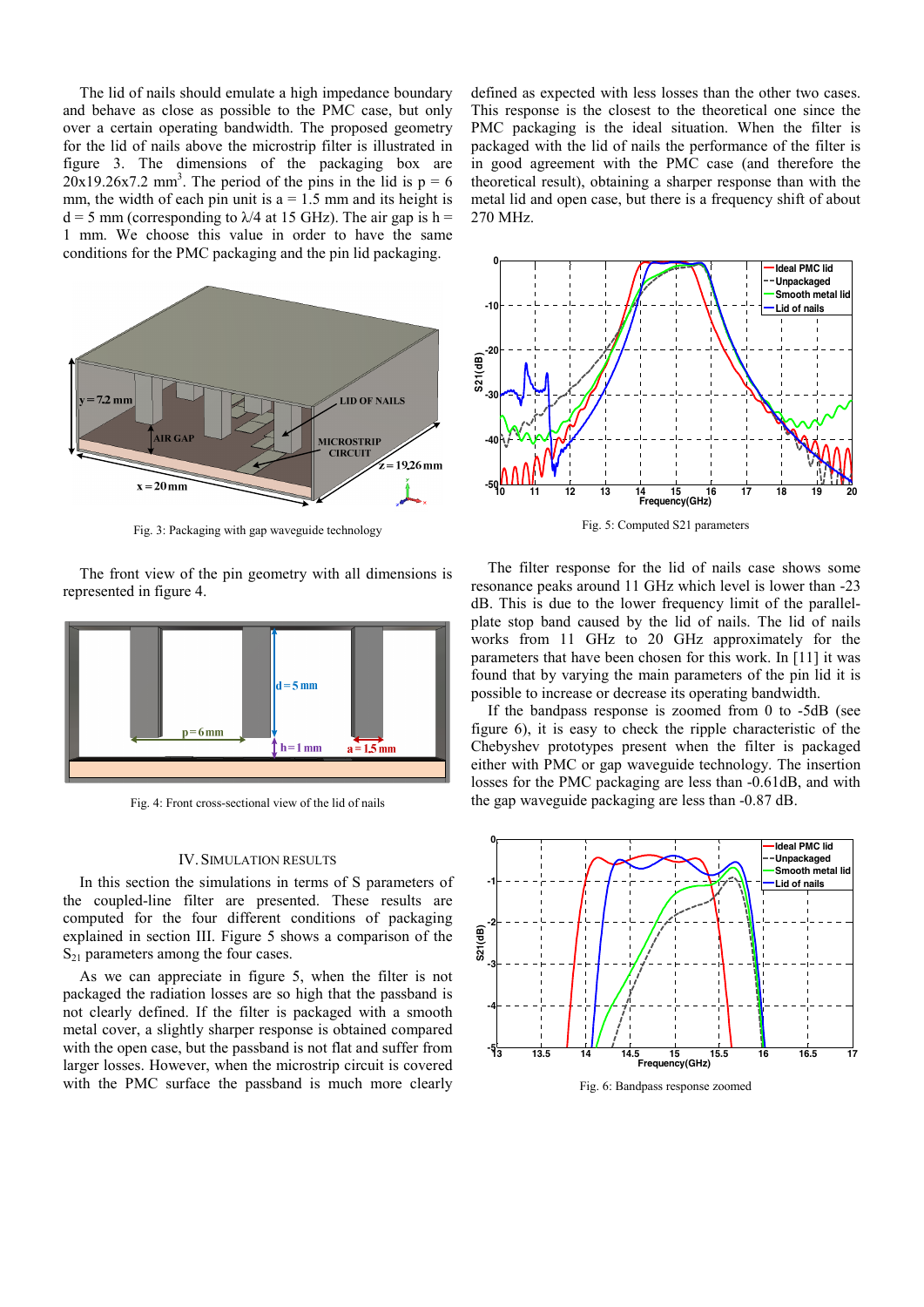Next plot shows the comparison of the  $S_{11}$  parameters for the four packaging situations. The performance of the unpackaged and smooth metal lid cases show high return losses and no clear identification of poles corresponding to a  $3<sup>rd</sup>$  order filter. Nevertheless, for the PMC lid and pin lid cases the filter poles can be clearly observed and the return losses are lower. The value of return loss for the PMC case is smaller than -13.5 dB, and for the lid of nails it is smaller than -10.2 dB.



Fig.7: Computed S11 parameters

Unfortunately, there is a frequency shift between the otherwise similar S-parameters of the PMC and pin lid cases. The reason has not been found yet.

These simulation results are preliminary since the different packaging techniques were applied to a first version of the microstrip filter without any optimization of its dimensions. It is possible to get better filter performance by optimizing the width and separation between the coupled lines present at each section of the filter. It was found that it is faster to optimize the design initializing the procedure from the PMC case using CST (since it starts already with almost theoretical filter behaviour) instead of starting from the unpackaged or smooth metal walls packaging cases.

#### V. CONCLUSIONS

In this paper, it has been demonstrated the removal of parallel plate and cavity modes, as well as the efficient suppression of the radiation losses, when microstrip filters are packaged with lid of nails working within the Ku-band. A numerical study in terms of S parameters of a microstrip coupled-line bandpass filter was carried out employing different packaging techniques. It was found that there is a significant improvement in the filter performance when it is packaged with lid of nails and an ideal PMC surface compared to the unpackaged and smooth metal lid packaging cases. Similar filter response was obtained for the pin lid (i.e. gap waveguide) packaging approach and the PMC lid. Both of these resemble the theoretical behaviour of a Chebyshev coupled-line filter. Thereby, the gap waveguide technology

has been shown to be a very good way of packaging microstrip filters at high frequency.

It was also found that it is much easier to start the design and optimization of the filter with a PMC lid rather than with an open microstrip circuit that can radiate. After this has been optimized, the PMC lid can be replaced by a pin lid. There is frequency shift of around 1.8% relative to the center frequency of the PMC and pin lid results. This represents an annoying limitation with the simple fast initial design using PMC lid. The reason for this remains to be understood.

#### ACKNOWLEDGMENT

This work has been supported mainly by the Swedish Research Council VR, but also partly by Swedish Strategic Research Foundation (SSF) within the Chalmers Microwave Antenna Systems Research Center CHARMANT, and by the Swedish research council VINNOVA via a project within the VINN Excellence center Chase.

#### **REFERENCES**

- [1] P.-S. Kildal, E. Alfonso, A. Valero-Nogueira, E. Rajo-Iglesias, "Local metamaterial-based waveguides in gaps between parallel metal plates" *IEEE Antennas and Wireless Propagation Letters*, vol. 8, pp.84-87, 2009.
- [2] P.-S. Kildal, "Three metamaterial-based gap waveguides between parallel metal plates for mm/submm waves", *3rd European Conference on Antennas and Propagation EUCAP 2009*, Berlin, Germany, 23-27 March 2009.
- [3] A. Valero-Nogueira, E. Alfonso, J. I. Herranz, P.-S. Kildal, "Experimental demonstration of local quasi-TEM gap modes in singlehard-wall waveguides", IEEE Microwave and Wireless Components Letters, Vol. 19, No. 9, pp. 536-538, Sept. 2009.
- [4] P.-S. Kildal, A. Uz Zaman, E. Rajo-Iglesias, E. Alfonso, A. Valero-Nogueira, "Design and experimental verification of ridge gap waveguides in bed of nails for parallel plate mode suppression", accepted for publication in IET Microw Antennas Propag.,, Sept. 2010.
- [5] E. Rajo-Iglesias, A. Uz Zaman, P.-S. Kildal, "Parallel plate cavity mode suppression in microstrip circuit packages using a lid of nails", *IEEE Microwave and wireless Components Letters*, Vol. 20, No. 1,pp. 31-33, Dec. 2009.
- [6] A. Polemi, S. Maci, P.-S. Kildal, "Dispersion characteristics of metamaterial-based parallel-plate ridge gap waveguide realized by bed of nails", accepted for publication in IEEE Transactions on Antennas and Propagation, July 2010
- [7] A. Polemi, S. Maci, "Closed form expressions for the modal dispersion equations and for the characteristic impedance of a metamaterial based gap waveguide". Special Issue on Microwave Metamaterials: Application to Devices, Circuits and Antennas in IET Microw Antennas Propag, Vol. 4, Iss. 8, pp. 1073–1080, August 2010.
- [8] E. Pucci, A. Uz Zaman, E. Rajo-Iglesias, P.-S. Kildal, A. Kishk, "Losses in ridge gap waveguide compared with rectangular waveguide and microstrip transmission lines", *4th European Conference on Antennas and Propagation EUCAP 2010*, Barcelona, Spain, 12-16 April 2010.
- [9] E. Alfonso, M. Baquero, P.-S. Kildal, A. Valero-Nogueira, E. Rajo-Iglesias, J.I. Herranz, "Design of Microwave circuits in ridge-gap waveguide technology", *2010 IEEE MTT-S Microwave symp. digest,* pp. 1544-1547, 2010.
- [10] E. D. Sharp: "A high-power wide-band waffle-iron filter", IEEE Trans. MTT, Vol. 11, No. 2, pp. 111-116, March 1963
- [11] E. Rajo-Iglesias, P.-S. Kildal, "Numerical studies of bandwidth of parallel plate cut-off realized by bed of nails, corrugations and mushroom-type EBG for use in gap waveguides", accepted for publication to IET Microwaves, Antennas & Propagation, July 2010.